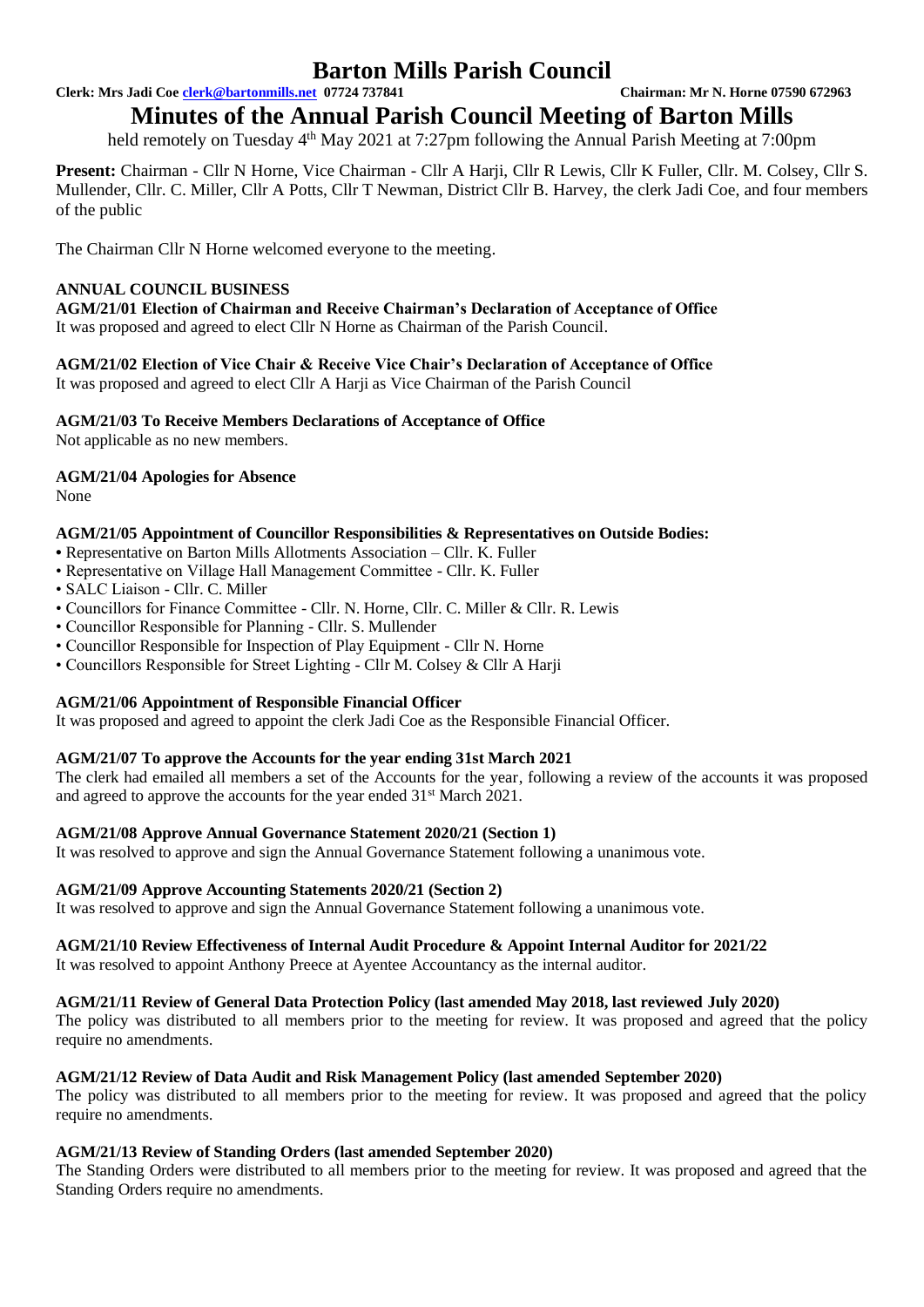# **Clerk: Mrs Jadi Coe [clerk@bartonmills.net](mailto:clerk@bartonmills.net) 07724 737841 Chairman: Mr N. Horne 07590 672963**

#### **AGM/21/14 Review of Financial Regulations (last amended September 2020)**

The Financial Regulations were distributed to all members prior to the meeting for review as well as SALC's model Financial Regulations. It was proposed and agreed to add within section 4.1, Expenditure on revenue items may be authorised up to the amounts included for that class of expenditure in the approved budget. This authority is to be determined by: '*the Clerk, in conjunction with Chairman of Council or Chairman of the appropriate committee, for any items below £200.'*

## **AGM/21/15 Approve Internal Control Statement**

The clerk reported that SALC had sent an updated model template of Internal Control Statement, but the clerk believed such a statement had never been approved by the council. The model template was amended by the clerk to suit the Parish council's needs and distributed to all councillors prior to the meeting.

It was proposed and agreed to approve the Control Statement appoint Cllr C. Miller to complete the report on an annual basis.

## **AGM/21/16 Review and adopt Parish Council Planning Statement**

The draft statement has been published in two editions (end of March and end of April) of the Barton Miller. No members of the public have contacted the clerk to make comment on the Statement.

#### **Public Forum:**

A member of the public reported that the flint wall at Lambs Court was in a bad state. The clerk confirmed she would chase Flagship for an update. (JC)

## **21/05/01 Accept and receive apologies for absence**

None

#### **21/05/02 Declarations of members interests**

Cllr R. Lewis – item 6, DC/21/0801/TCA & DC/21/0794/HH and item 10.2 Approve and authorise payments of invoices

## **21/05/03 Minutes**

The minutes of the Parish Council Meeting dated 6<sup>th</sup> April 2021 were proposed and agreed that they were a true record of the meeting held.

#### **21/05/04 Police reports**

None

# **21/05/05 County and District Councillors report**

Cllr B. Harvey reported on Council meetings not being able to be held remotely after  $6<sup>th</sup>$  May.

# **21/05/06 Planning and Environment**

## **General & For Consideration:**

DC/21/0640/HH – detached double garage with new driveway at 60 The Street, Barton Mills, IP28 6AA

It was proposed and agreed to strongly support the application based on the proposal affecting no neighbouring properties and that there were no issues in relation to other similar garages in the area.

DC/21/0584/HH – detached double garage and bin store at Rose Forge, Worlington Road, Barton Mills, IP28 7DX

It was proposed and agreed to have no objections and support the application.

DC/21/0794/HH – two storey side extension and single storey rear extension at Tudor Lodge, Fiveways, Barton Mills, IP28 6AE

It was proposed and agreed to have no objections and support the application.

DC/21/0780/HH - a. single storey rear extension b. double garage with first floor studio above with balcony following demolition of existing garage c. alterations to existing access d. 1.8 metre fence and gates

to front e. material changes to the existing dwelling to a render cream finish with a grey brick plinth at low level at The Willows, 36 Mildenhall Road, Barton Mills, IP28 6BD

It was proposed and agreed to have no objections and support the application.

#### **Planning Appeals**

DC/20/1063/HH – garage and vehicular driveway improvements at 60 The Street, Barton Mills, IP28 6AA

## **Tree Applications (for information only):**

DC/21/0801/TCA - Trees in a conservation area notification - one Apple (T1 on plan) Fell at Street Farm House, 45 The Street, Barton Mills, IP28 6AA

**Applications awaiting West Suffolk decision and pending appeals:**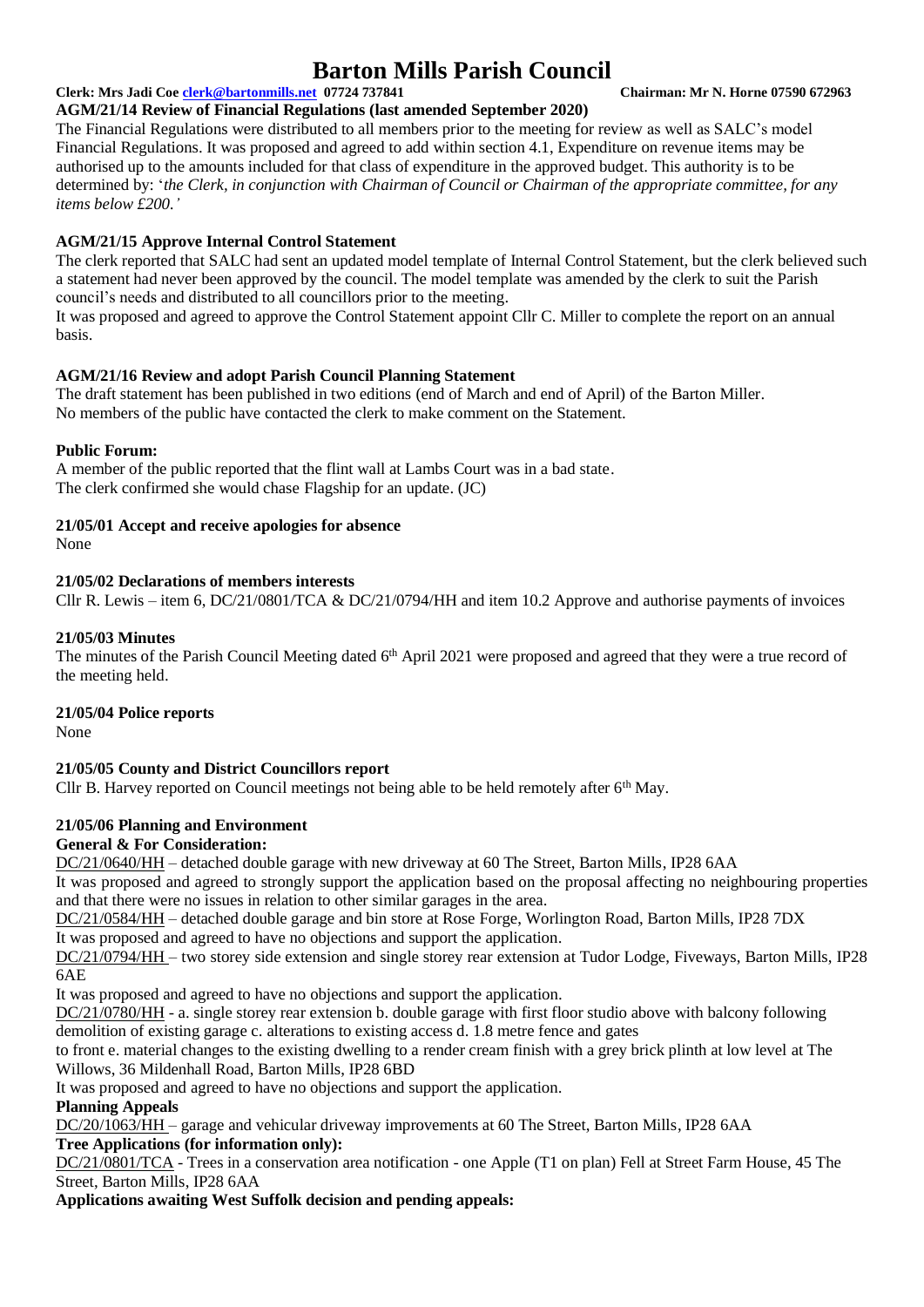## **Clerk: Mrs Jadi Coe [clerk@bartonmills.net](mailto:clerk@bartonmills.net) 07724 737841 Chairman: Mr N. Horne 07590 672963**

DC/21/0490/FUL – change of use and conversion of forge (Sui Generis) to residential dwelling (class C3) at plot 1, Rose Forge, Worlington Road, Barton Mills. **-** *pending at 28.4.21*

DC/21/0406/FUL - a. Re-location of cartlodge; b installation of boundary wall and install entrance gates

at Barton Hall, The Street, Barton Mills, IP28 6AW. **-** *pending at 28.4.21*

DC/21/0407/LB - a. Re-location of cartlodge; b. installation of boundary wall and install entrance gates at Barton Hall, The Street, Barton Mills, IP28 6AW. **-** *pending at 28.4.21*

DC/20/2260/FUL - a. four dwellings with garages (following demolition of existing outbuilding) b. alterations and extensions to existing two dwellings to provide garage with room in roof and front porches c. new vehicular and pedestrian accesses at Development Site adjacent to 7 Church Lane, Barton Mills, Suffolk. **-** *pending at 28.4.21*

DC/19/2244/HH - Parish Re-Consultation Householder Planning Application - Detached single storey

Outbuilding Brook House, The Street, Barton Mills, Suffolk, IP28 6AA. **-** *pending at 28.4.21*

# **Decided/approved (for information only):**

DC/21/0381/HH - a) two storey side extension, b) first floor side extension at 57 Church Meadow, Barton Mills, IP28 6AR *– withdrawn/abandoned 9.4.21*

# **21/05/07 Neighbourhood Plan**

It was agreed to defer this item to the next meeting.

# **21/05/08 Clerk's Report, Matters Arising from the Minutes of the Last Meeting and Correspondence**

- A resident has contacted the Parish Council asking whether The Bull Inn has sought permission to install signs on the area outside the hotel.

Cllr R Lewis reported that he would not partake in this discussion following false accusations made against him in regard to The Bull Inn.

It was confirmed the land the signs were installed on, is part owned by Highways England. It was agreed that the clerk would find out if The Bull Inn had sought permission to install the signs. (JC)

- The church volunteers who run the Barton Miller have requested their annual paper donation. The Parish Council annually purchase paper to the value of £100 net which covers the cost of the Parish Council's page within the Barton Miller at £10 per edition. The Parish Council cannot donate more than the cost of the advert as this would then be deemed a donation to the Church and Parish Councils cannot make donations to churches.

Over the last year the Barton Miller has printed only 5 of the expected 10 editions due to Covid-19, therefore the Parish Council should only donate paper to the value of £50 net. This was proposed and agreed. (JC)

 $£160$  was raised from the car boot of which £50 was given to BMFC for their help. Therefore, the Church received net of £110. It was confirmed that the Parish Council did not take the 10% field usage charge from the August 2020 car boot and therefore it was agreed the Parish Council would not take the 10% from the May car boot sale.

# **21/05/09 Parish Matters**

21/05/09.1 Update on exception site at Newmarket Road update

It was reported WSDC confirm they are not satisfied of the housing need for 15 dwellings. Cllr B. Harvey agreed to discuss this with the Housing specialist strategy and enabling office at WSDC.

Cllr T Newman reported she had a resident contact her concerned about the proposal.

It was confirmed that the proposal is still in the initial stages and all residents will be given the opportunity to voice their concerns at a public consultation.

21/05/09.2 Maintenance of Assets

21/05/09.2a Lighting, including receiving quotes for new units

Quote from  $K \& M$  Lighting has yet to be received as they are still waiting on costs from UKPN who are currently behind in quoting.

21/05/09.2b Play park, including goal part replacement

Cllr N Horne reported that to repair the goal, a net support is required, a pack of 4 costs £95.00 plus £38.25 for carriage, leaving spares for future use.

It was proposed and agreed to order the goal net supports. (JC)

21/05/09.2cLitter bins, agree whether more and/or bigger litter bins are purchased for the village

The clerk reported that the burnt bin on the playing field needs replacing at the cost to the Parish Council and if the Parish Council wish to install more bins, then each bin would incur weekly emptying charges of £160 per year.

It was proposed and agreed to install a large lock down wheelie bin at £295.99 to replace the burnt bin and to confirm the need for additional bins at the next meeting. (JC)

#### 21/05/09.3 SID Rota

The rota was agreed until July.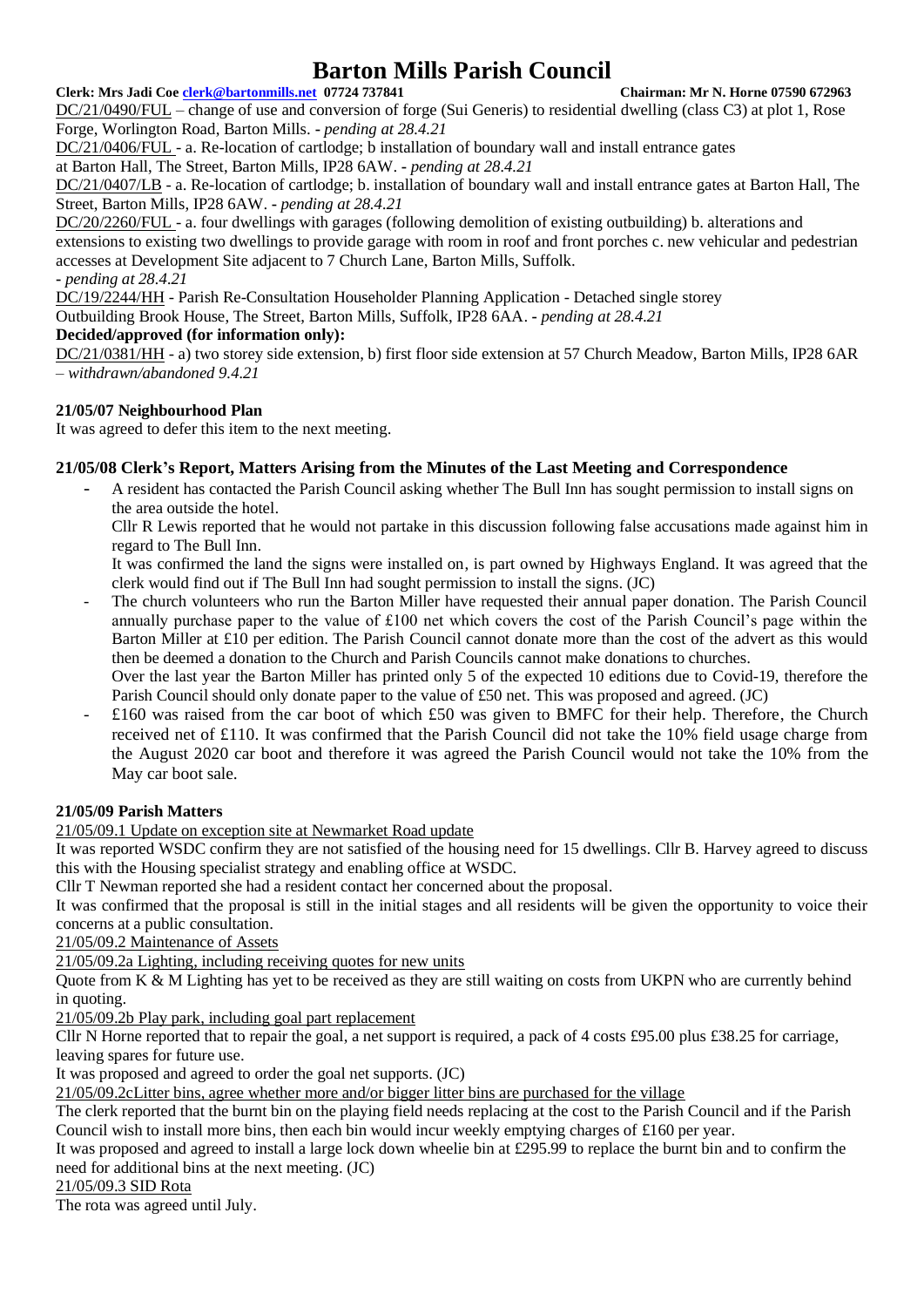#### **Clerk: Mrs Jadi Coe [clerk@bartonmills.net](mailto:clerk@bartonmills.net) 07724 737841 Chairman: Mr N. Horne 07590 672963**

21/05/09.4 Update on request to tidy islands at Chestnut Close including sign and bench license The Parish Council now have permission to maintain the land from both land owners which involves creating a 2meter diameter around a village sign and to grass the remaining area and to upkeep this throughout the year.

An application to install a sign has been submitted and once the Parish Council pay the one-off charge of £100 the application will be approved and the license issued.

RA Gardens have supplied a quote in the sum of  $\pounds1,210$  net to install the sign, hard landscaping (border of large charcoal paver kerbs forming and retaining the outer circle with a sloping infill of either granite setts or flint, embedded in strong sand and cement mix over compacted hardcore) around the sign and grassing of the remaining area.

SP Landscapes have provided a quote totalling  $\pounds1,625$  net, to install the sign, hard landscaping (std sandstone paving) around the sign and grassing of the remaining area.

RH Landscapes will supply a quote in the next two weeks following a site meeting.

The clerk confirmed if the Parish Council would like to install a bench on this land, then another license would be required at a cost of £100.

21/05/09.5 Litter issues update including Great British Spring Clean

The clerk to confirm whether WSDC will begin to lend out multiple litter pick sets as government restrictions are lifted to determine whether a litter pick day/weekend could be arranged. (JC)

21/05/09.6 Social media

It was agreed the clerk and Cllr T Newman would look to set up a page on the app Nextdoor. (JC/TN)

21/05/09.7 Request for memorial bench on playing field

The resident who had requested the memorial bench was sent three options of benches and websites of possible suppliers to determine the type of bench they would prefer. The clerk to ask the resident for an update. (JC)

21/05/09.8 Speeding issues in the village update

Cllr. B. Harvey and Cllr C. Miller to arrange a meeting to download SID data. (CM/BH)

21/05/09.9 Mallard's bridge

The clerk confirmed the latest update from SCC was at the end of March:

*I wanted to update you on the current position regarding the planned replacement of the Old Lock / Mallards Bridge. We are still discussing the cost proposal and programme we have received from our contractors so cannot at this point confirm when the start date for the works will be. This is further complicated by the need for UK Power Networks to arrange a short-term shut-down of the overhead electricity cables that cross the site, required to enable the works to be undertaken. We are currently waiting for a firm date from them for when this can be arranged, so unfortunately, we are not in a position to confirm a start date for the work to replace the bridge.*

*I understand this will be disappointing to you and your communities but please be assured that we are doing everything we can to progress the work. I will of course let you know when we have a confirmed start date.*

The clerk has requested a further update but have not yet received one.

It was agreed following the election of the County Councillor the Parish Council would ask the new councillor to pursue this on the Parish Council's behalf.

21/05/09.10 Meetings taking place in Village Hall

SALC have confirmed meetings cannot be held remotely after  $6<sup>th</sup>$  May. The village hall should be able to reopen on  $17<sup>th</sup>$ May as part of Step 3 of the roadmap out of lockdown.

Cllr M. Colsey agreed to carry out a risk assessment and Cllr K Fuller to confirm procedures from the Village Hall. 21/05/09.11 Unoccupied house update

Acknowledgement of enquiry was received on 20<sup>th</sup> April, the case officer has confirmed the site has been looked at and a warning letter has been sent to the owners.

# **21/05/10 Finance & Policies**

21/05/10.1 Parish Council Bank Balances and Reconciliation from list of Payments and Receipts

The clerk reported that at the end of April £2,266 was held in the current account and £19,182 in the deposit account. 21/05/10.2 Approve and authorise payment of invoices

The following invoices were approved for payment:

|               | . . |                                   |          |            |          |
|---------------|-----|-----------------------------------|----------|------------|----------|
| Payee         |     | Details                           | Net      | <u>VAT</u> | Gross    |
| J Coe         |     | Salary incl. overtime and holiday | 572.02   | 0.00       | 572.02   |
| J Coe         |     | Clerk expenses                    | 27.50    | 0.00       | 27.50    |
| R Lewis       |     | <b>Barton Miller printing</b>     | 26.16    | 0.00       | 26.16    |
| SALC          |     | Training (TN)                     | 150.00   | 30.00      | 180.00   |
| RH Landscapes |     | <b>Grass cutting April</b>        | 300.00   | 60.00      | 360.00   |
| ICO           |     | Data Protection fee               | 40.00    | 0.00       | 40.00    |
| <b>SCC</b>    |     | 1/2 year land rent                | 65.00    | 0.00       | 65.00    |
|               |     |                                   | 1.180.68 | 90.00      | 1.270.68 |
|               |     |                                   |          |            |          |

Clerks overtime of 3 hours at £14.02 per hour was also approved.